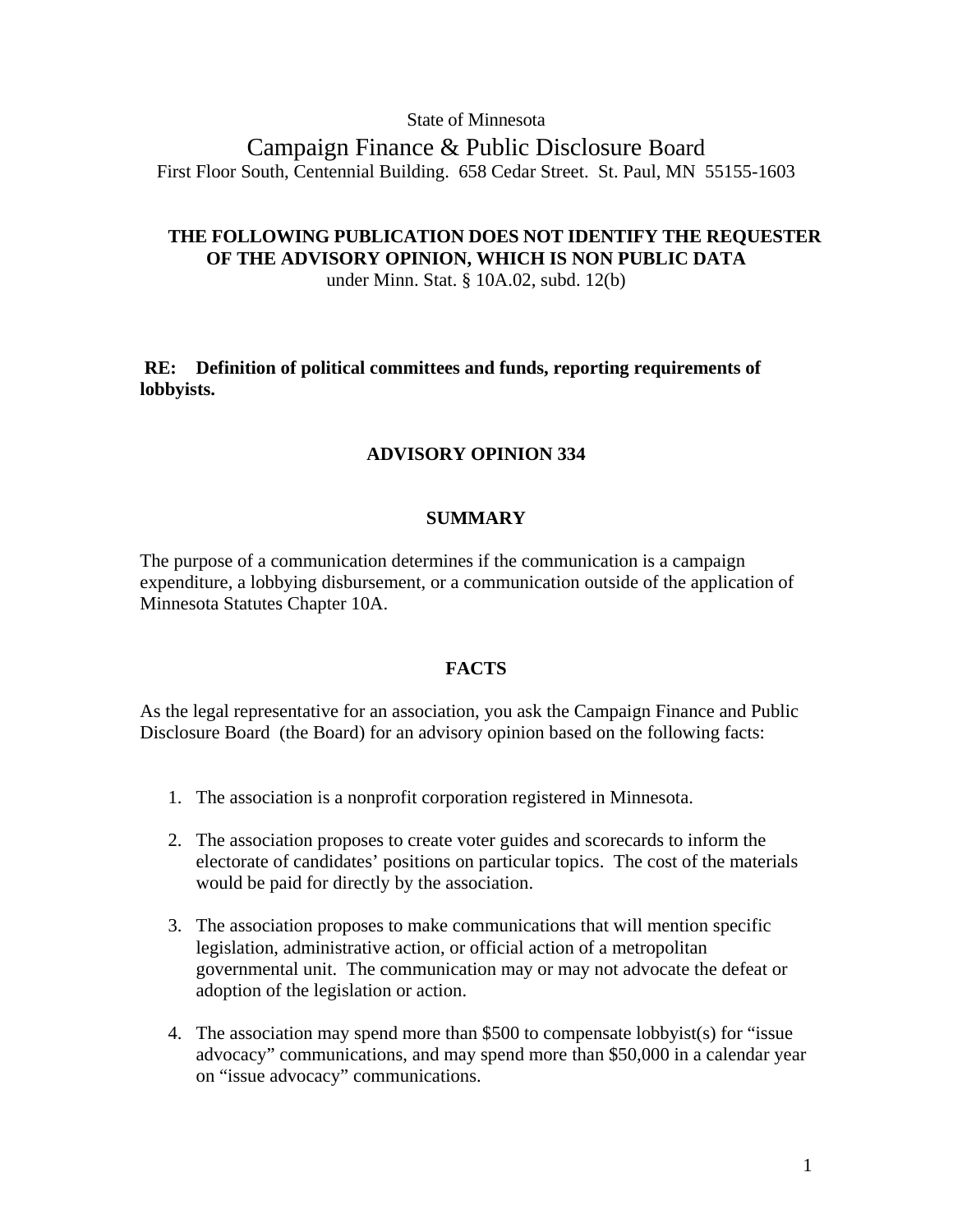### **ISSUE 1**

Would the association's expenditures on "issue advocacy" be considered communications that influence the nomination or election of a candidate or promote or defeat a ballot question?

## **OPINION**

Minnesota Statutes do not define "issue advocacy", therefore the Board cannot offer guidance as to what communications may be categorized as issue advocacy. Further the Board cannot give an opinion relying on definitions of the term "issue advocacy" provided at other times, in other jurisdictions, and in reference to laws outside of Minnesota Statutes 10A. Undoubtedly there are many forms of communication (commercial, educational, etc.) that are not regulated by Minnesota Statutes Chapter 10A. However, if the **purpose** of the communication is to influence the nomination or election of a candidate for judge, the state legislature, a constitutional office, or effect a statewide ballot question, then the communication falls within the jurisdiction of Minnesota Statutes Chapter 10A. Such communications must be reported to the Board as campaign expenditures.

### **ISSUE 2**

If an organization produces and distributes communications that have the purpose of influencing the nomination or election of a candidate or to promote or defeat a ballot question, is the organization a campaign committee if the organization has as its major purpose tasks other than to produce said communications?

#### **OPINION**

Minn. Stat. §10A.01, subd. 27, provides that an association whose "major purpose" is to influence the nomination or election of a candidate or to promote or defeat a ballot question is a political committee. An association (other than a political party unit or principal campaign committee) that does not meet this definition, but that makes aggregate contributions in excess of \$100, or that makes approved or independent expenditures to influence the nomination or election of a candidate or to promote or defeat a ballot question, must make the contributions or expenditures through the use of a political fund. A "political fund" is defined and regulated in Minn. Stat. §10A.01, subd. 28, and Minn. Stat §10A.12.

#### **ISSUE 3**

Do "issue advocacy" communications on legislation, administrative action, or the official action of a metropolitan governmental unit constitute lobbying as defined in Minnesota Statutes Chapter 10A?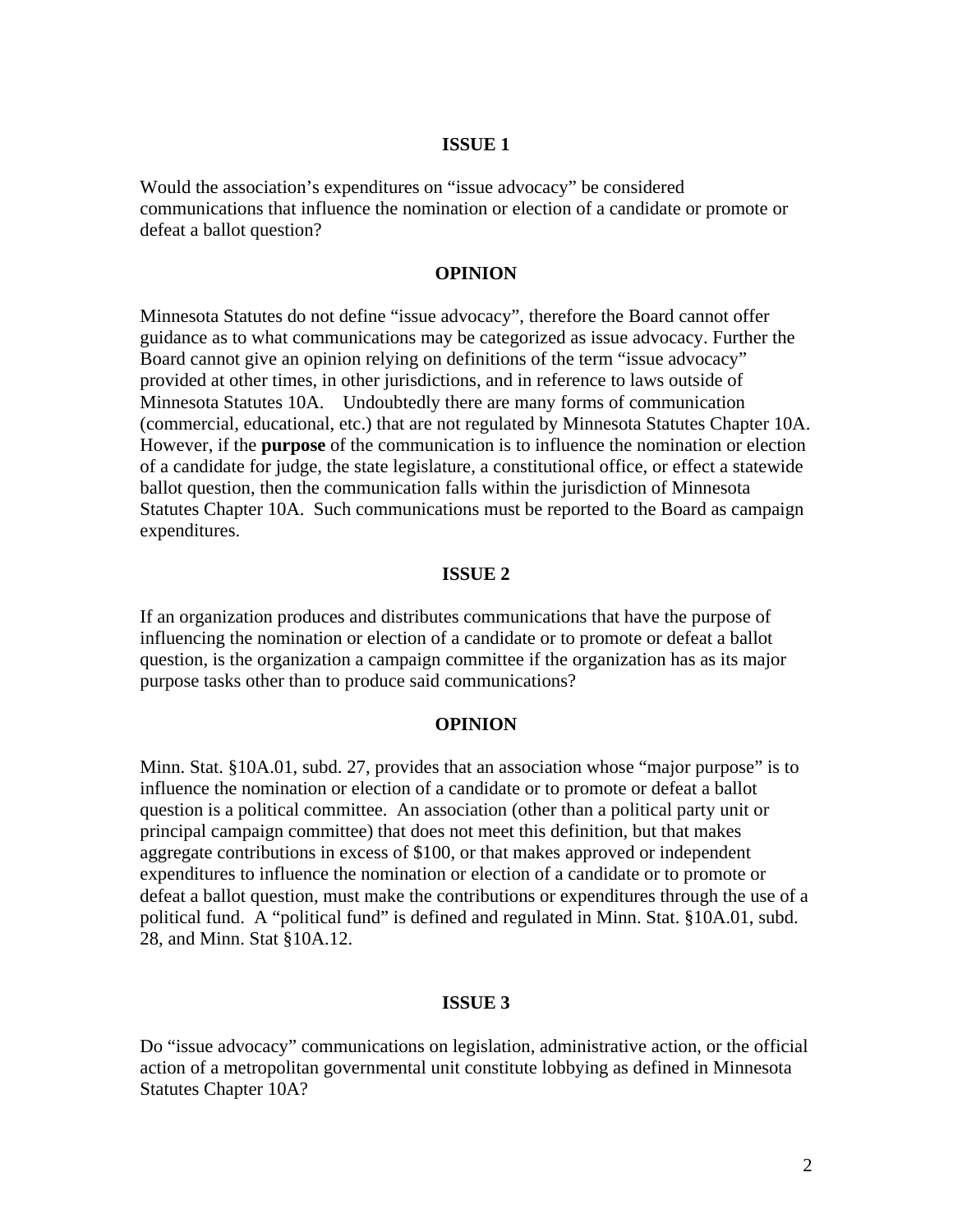#### **OPINION**

As stated in response to Issue 1, Minnesota Statutes do not define or rely on the term "issue advocacy". Therefore, the Board cannot provide advice to an organization as to what communications fall into the category of issue advocacy. Minn. Stat. §10A.01, subd. 21, provides that activities "for the purpose of attempting to influence legislative or administrative action, or the official action of a metropolitan governmental unit, by communicating or urging others to communicate with public or local officials" constitute lobbying if they occur above specified thresholds of time or value. It is the responsibility of the lobbyist principal to determine the purpose of its expenditures, and report only those expenditures related to lobbying to the Board through the lobbying disbursement reports of the designated lobbyist, and the yearly lobbying disbursement report of the lobbyist principal.

### **ISSUE 4**

Will expenditures on "issue advocacy" communications related to legislation or administrative action, or the official action of a metropolitan governmental unit, make the association a lobbyist principal?

### **OPINION**

Any communication made by an association with the purpose of influencing legislation or administrative action, or the official action of a metropolitan governmental unit, or which urges others to communicate with public officials on the legislation or actions, must be reported to the Board as a lobbying expenditure. If the cost of lobbying communications is greater than \$50,000 in any calendar year the association responsible for the communications must report to the Board as a lobbyist principal. An association is also classified as a lobbyist principal if it spends more than \$500 in aggregate in a calendar year to compensate a lobbyist(s).

 $\frac{1}{\frac{R}{\frac{1}{R}}\left|\frac{1}{R}\right|}$  Touglas A. Kelley

Campaign Finance and Public Disclo

3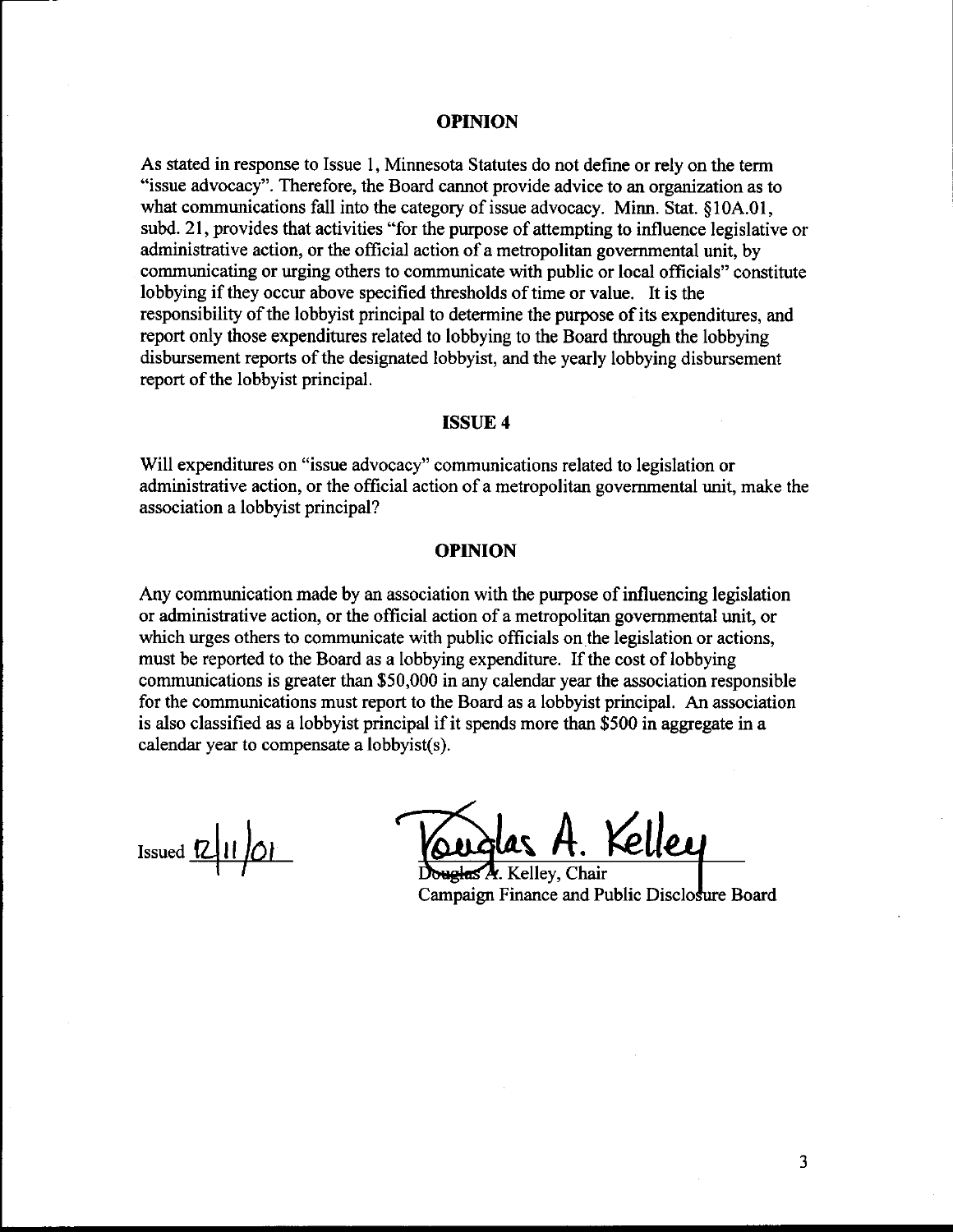# **Cited Statutes and Rules**

## **10A.01 DEFINITIONS.**

**Subd. 9. Campaign expenditure**. "Campaign expenditure" or "expenditure" means a purchase or payment of money or anything of value, or an advance of credit, made or incurred for the purpose of influencing the nomination or election of a candidate or for the purpose of promoting or defeating a ballot question.

An expenditure is considered to be made in the year in which the candidate made the purchase of goods or services or incurred an obligation to pay for goods or services.

An expenditure made for the purpose of defeating a candidate is considered made for the purpose of influencing the nomination or election of that candidate or any opponent of that candidate.

Except as provided in clause (1), "expenditure" includes the dollar value of a donation in kind.

"Expenditure" does not include:

(1) noncampaign disbursements as defined in subdivision 26;

 (2) services provided without compensation by an individual volunteering personal time on behalf of a candidate, ballot question, political committee, political fund, principal campaign committee, or party unit; or

 (3) the publishing or broadcasting of news items or editorial comments by the news media.

### **Subd. 21. Lobbyist**.

(a) "Lobbyist" means an individual:

 (1) engaged for pay or other consideration, or authorized to spend money by another individual, association, political subdivision, or public higher education system, who spends more than five hours in any month or more than \$250, not including the individual's own travel expenses and membership dues, in any year, for the purpose of attempting to influence legislative or administrative action, or the official action of a metropolitan governmental unit, by communicating or urging others to communicate with public or local officials; or

 (2) who spends more than \$250, not including the individual's own traveling expenses and membership dues, in any year for the purpose of attempting to influence legislative or administrative action, or the official action of a metropolitan governmental unit, by communicating or urging others to communicate with public or local officials.

(b) "Lobbyist" does not include: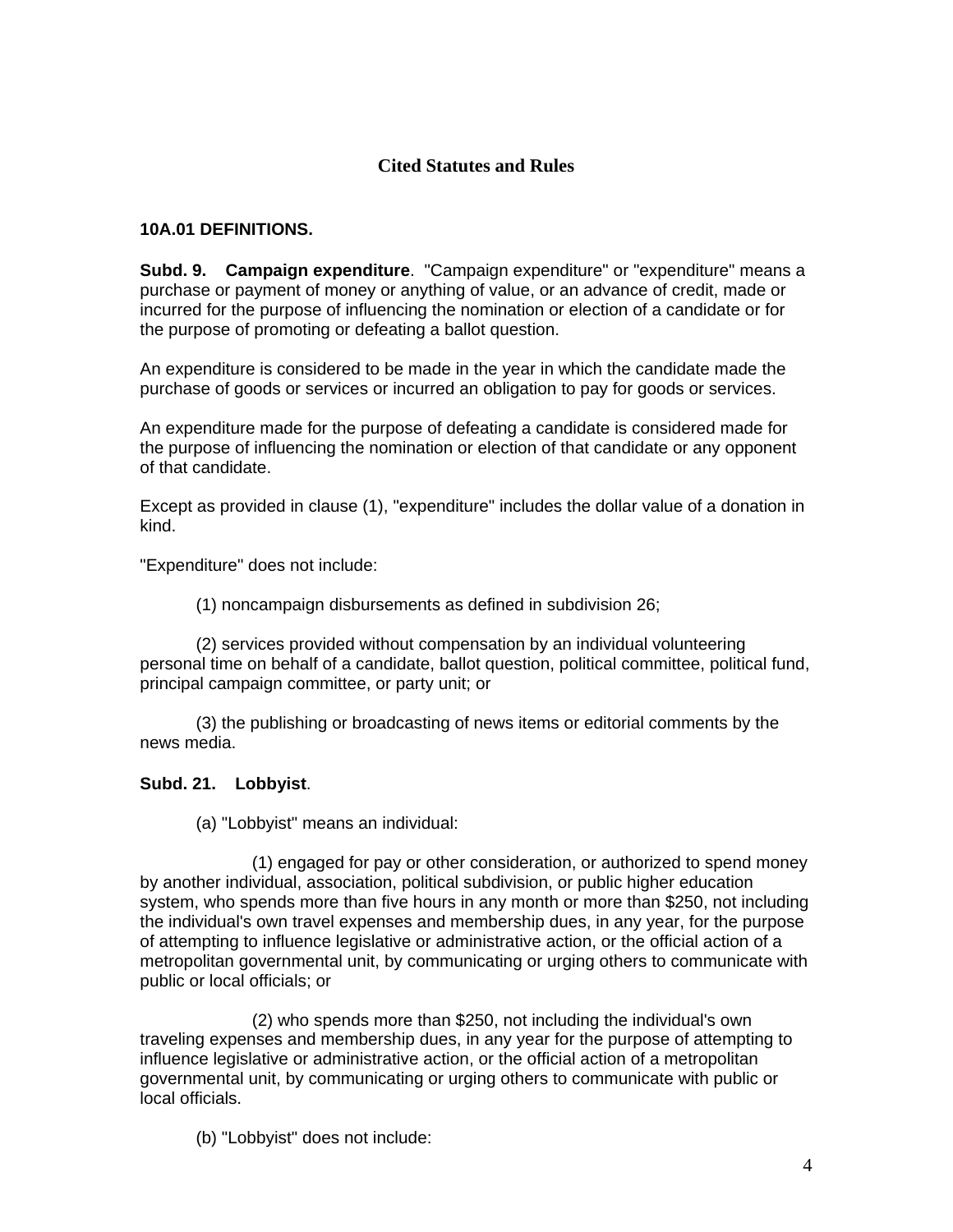(1) a public official;

 (2) an employee of the state, including an employee of any of the public higher education systems;

(3) an elected local official;

 (4) a nonelected local official or an employee of a political subdivision acting in an official capacity, unless the nonelected official or employee of a political subdivision spends more than 50 hours in any month attempting to influence legislative or administrative action, or the official action of a metropolitan governmental unit other than the political subdivision employing the official or employee, by communicating or urging others to communicate with public or local officials, including time spent monitoring legislative or administrative action, or the official action of a metropolitan governmental unit, and related research, analysis, and compilation and dissemination of information relating to legislative or administrative policy in this state, or to the policies of metropolitan governmental units;

 (5) a party or the party's representative appearing in a proceeding before a state board, commission, or agency of the executive branch unless the board, commission, or agency is taking administrative action;

 (6) an individual while engaged in selling goods or services to be paid for by public funds;

 (7) news medium or its employees or agents while engaged in the publishing or broadcasting of news items, editorial comments, or paid advertisements which directly or indirectly urge official action;

 (8) a paid expert witness whose testimony is requested by the body before which the witness is appearing, but only to the extent of preparing or delivering testimony; or

 (9) a party or the party's representative appearing to present a claim to the legislature and communicating to legislators only by the filing of a claim form and supporting documents and by appearing at public hearings on the claim.

**Subd. 27. Political committee**. "Political committee" means an association whose major purpose is to influence the nomination or election of a candidate or to promote or defeat a ballot question, other than a principal campaign committee or a political party unit.

**Subd. 28. Political fund.** "Political fund" means an accumulation of dues or voluntary contributions by an association other than a political committee, principal campaign committee, or party unit, if the accumulation is collected or expended to influence the nomination or election of a candidate or to promote or defeat a ballot question.

 **Subd. 33. Principal**. "Principal" means an individual or association that: